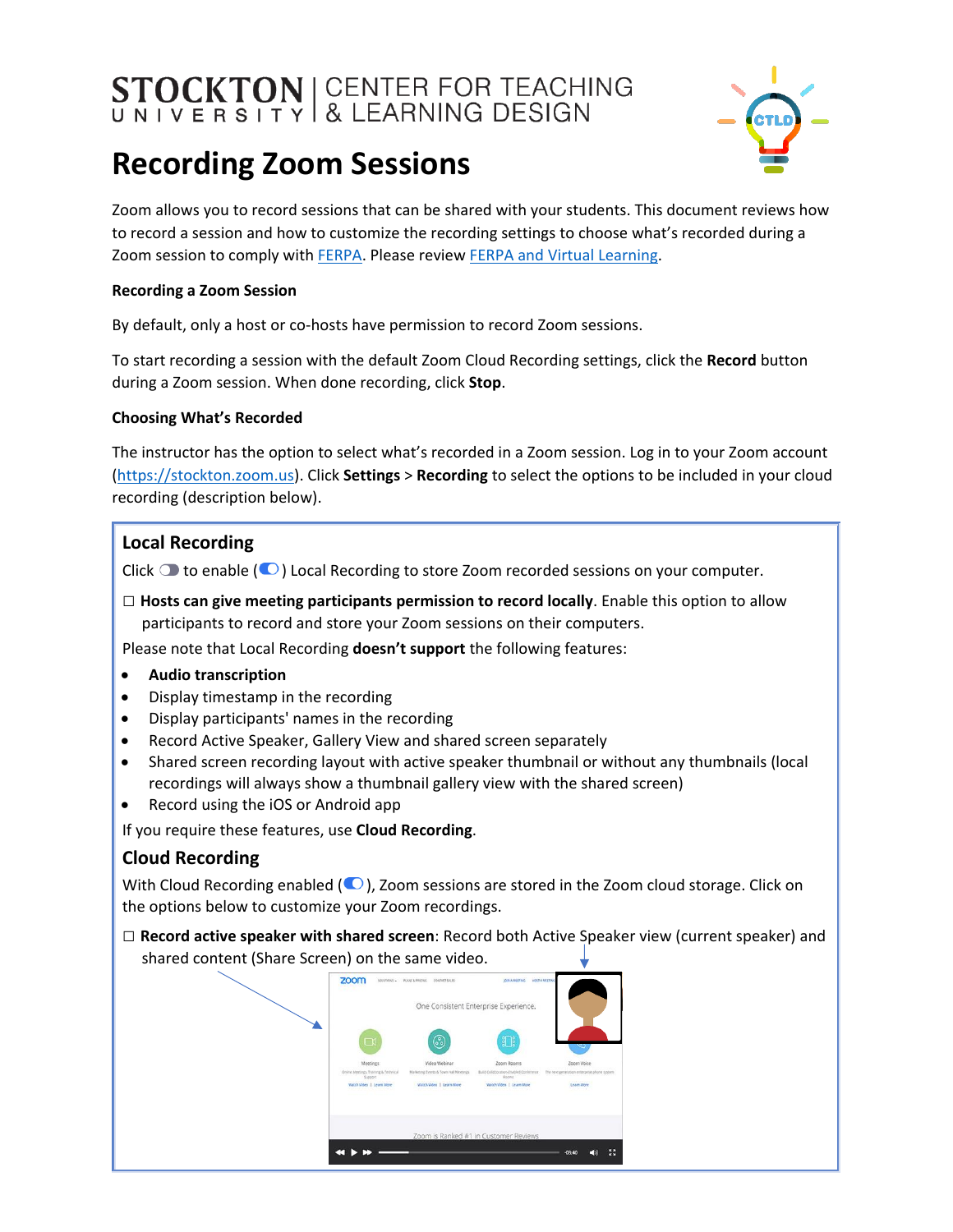

## **Storing your Zoom Recording**

• If Cloud Recording is enabled (default option), Zoom recorded sessions are saved to the cloud (recommended). On average, an hour session might take about two hours to process. During this time, four files are created: a video file, an audio only file, an audio transcript and a Chat file. The